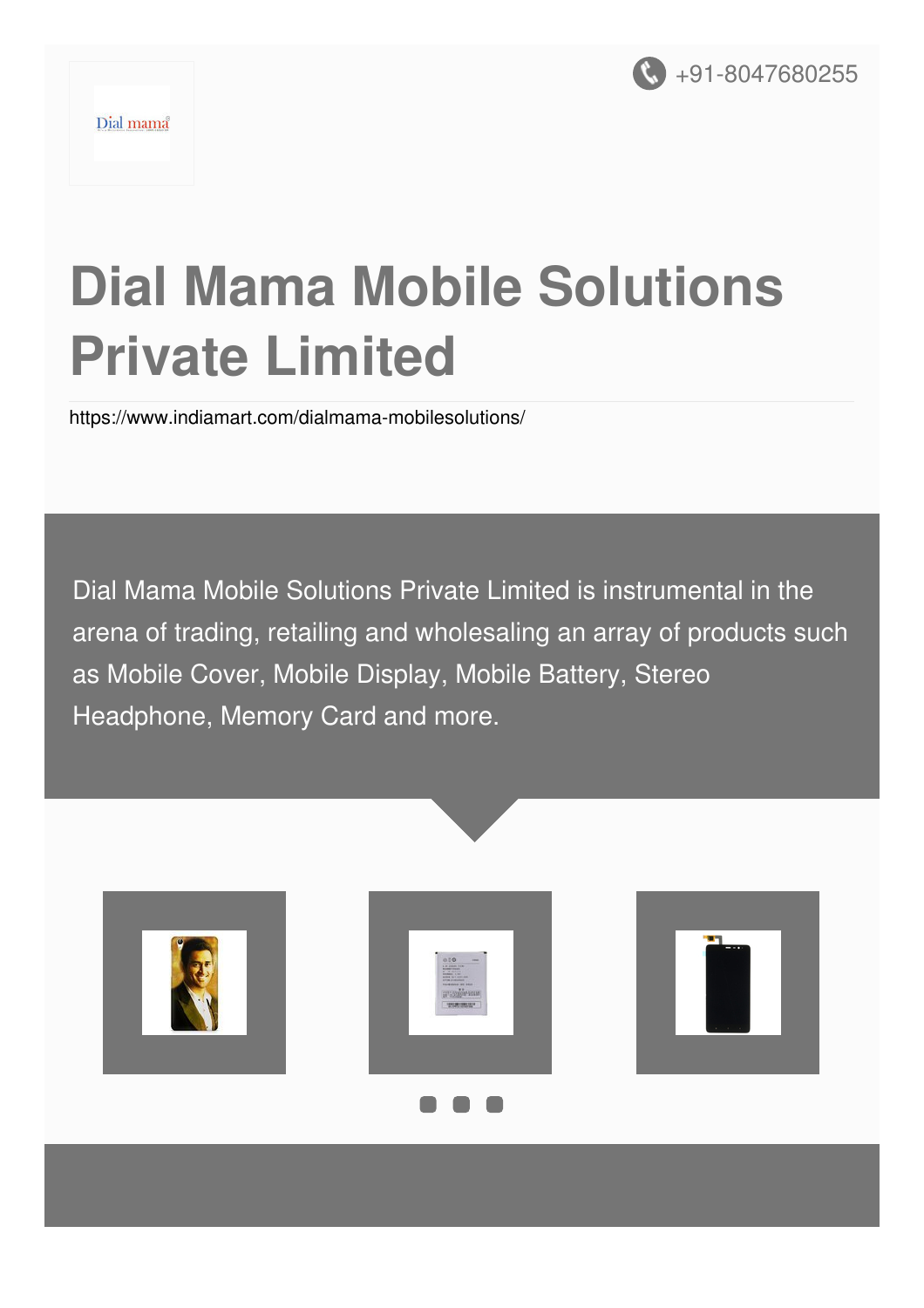### About Us

Since **2012, "Dial Mama Mobile Solutions Private Limited"** is determinedly instrumental in this business of **trading, retailing** and **wholesaling.** Our firm is headquartered at **Ameerpet, Hyderabad, Telangana.** Due to our enormous understanding and massive knowledge of this business, we are involved in offering of **Mobile Cover, Mobile Display, Mobile Battery, Stereo Headphone, Memory Card** and more. We successfully strove towards delivering best in term of superiority and pocket friendly price structure.

#### **For more information, please visit**

<https://www.indiamart.com/dialmama-mobilesolutions/about-us.html>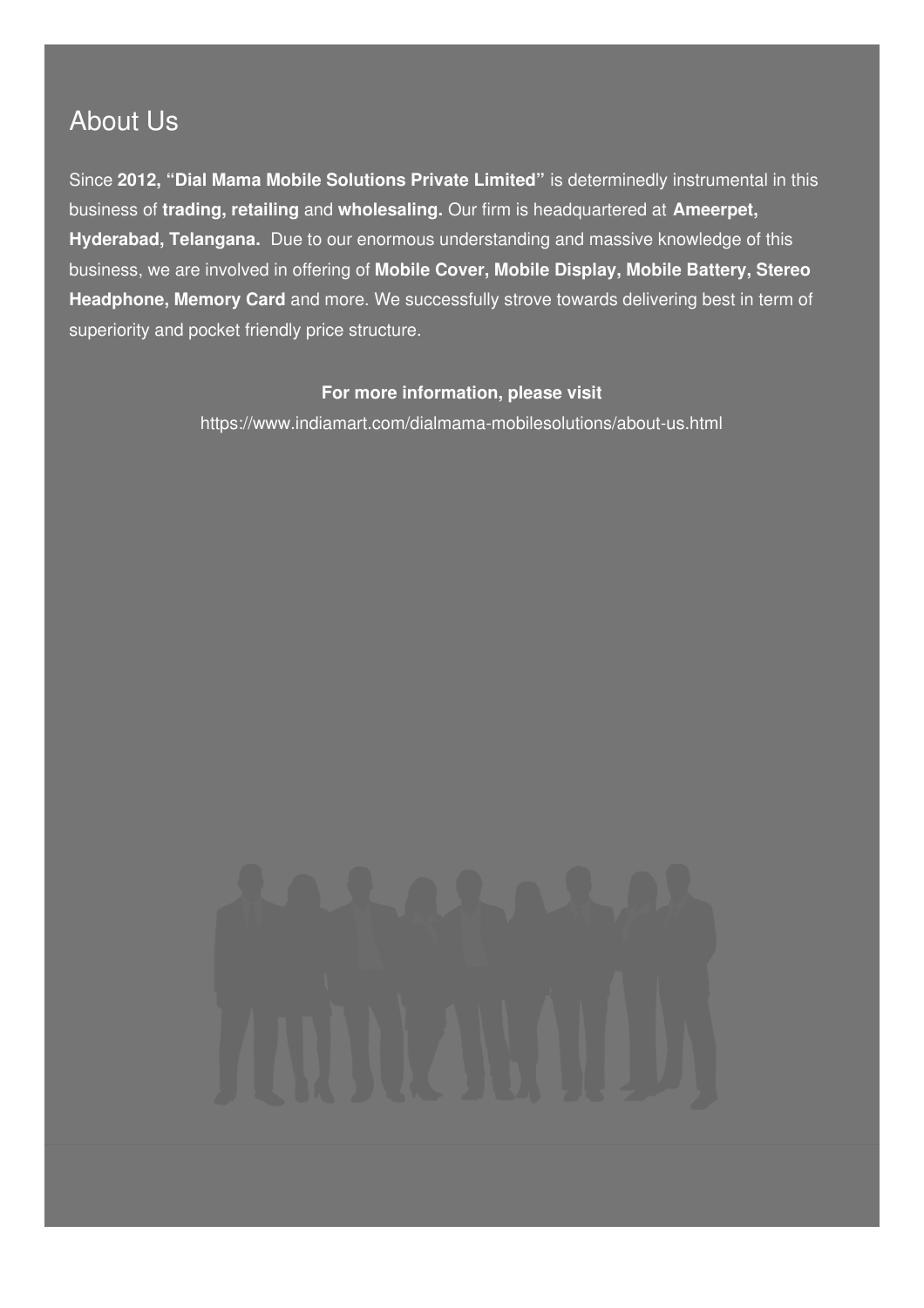#### **MOBILE COVER**



Photo Mobile Cover



Oppo Mobile Cover



360 Pouches Mobile Cover



Auto Focus Back Pouces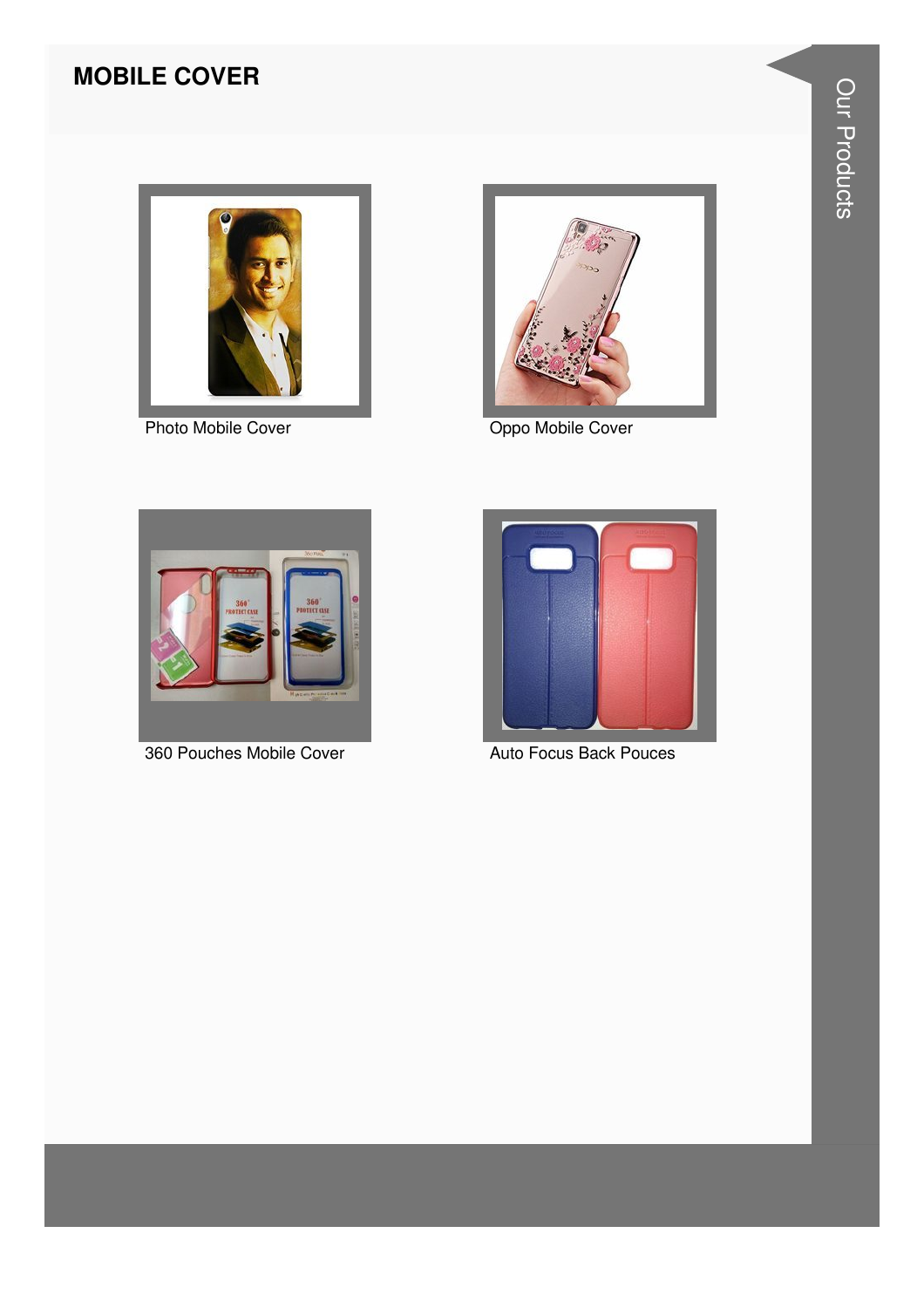#### **MOBILE BATTERY**



**Coolpad Mobile Battery** 



Karbonn Mobile Battery



**Blackberry Mobile Battery** 



**ASUS Mobile Battery**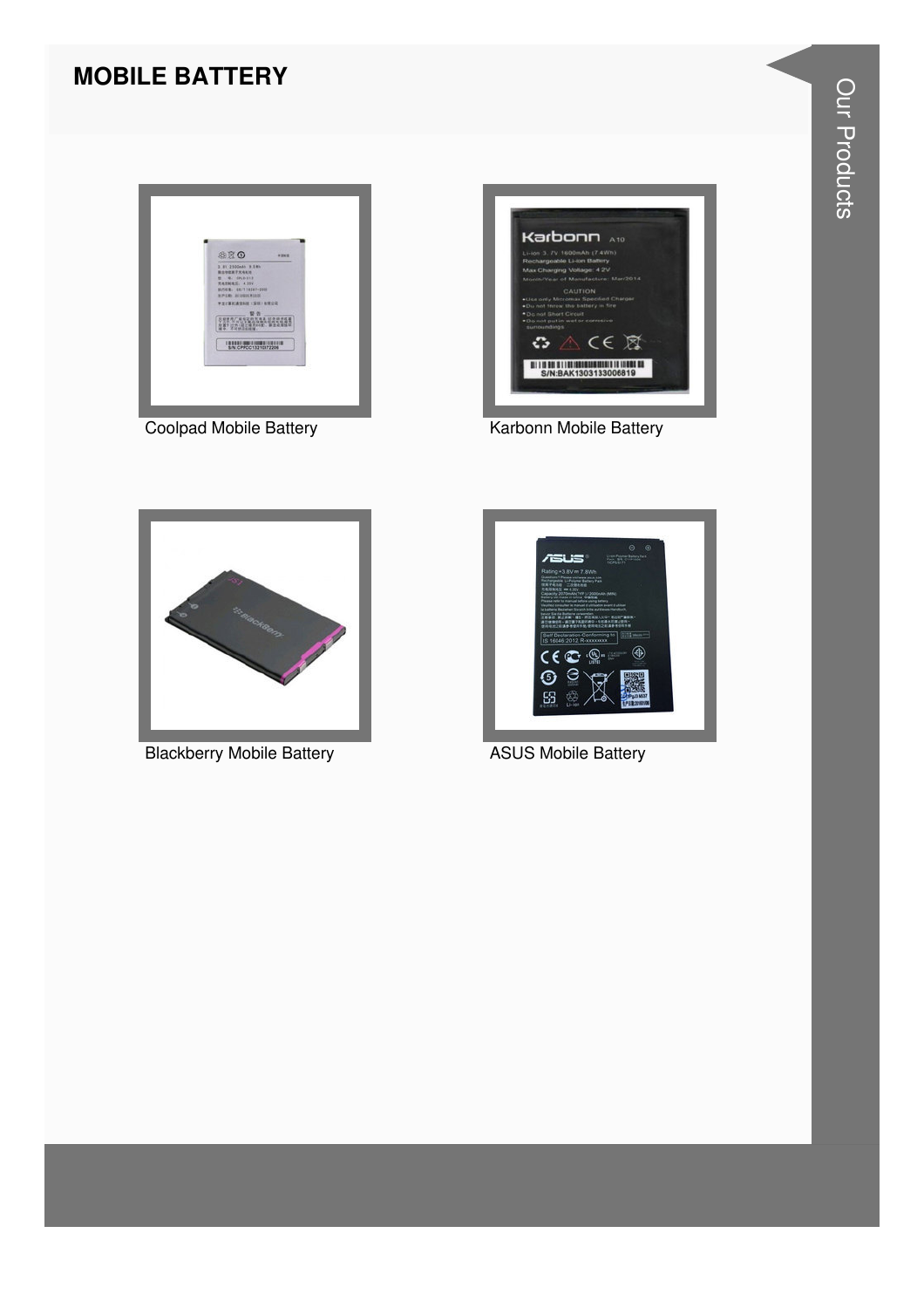#### **MOBILE DISPLAY**





Mobile LCD Display **iPad Mini 2 Display** 



IPad Air 2 Display **iPad Pro Display** 

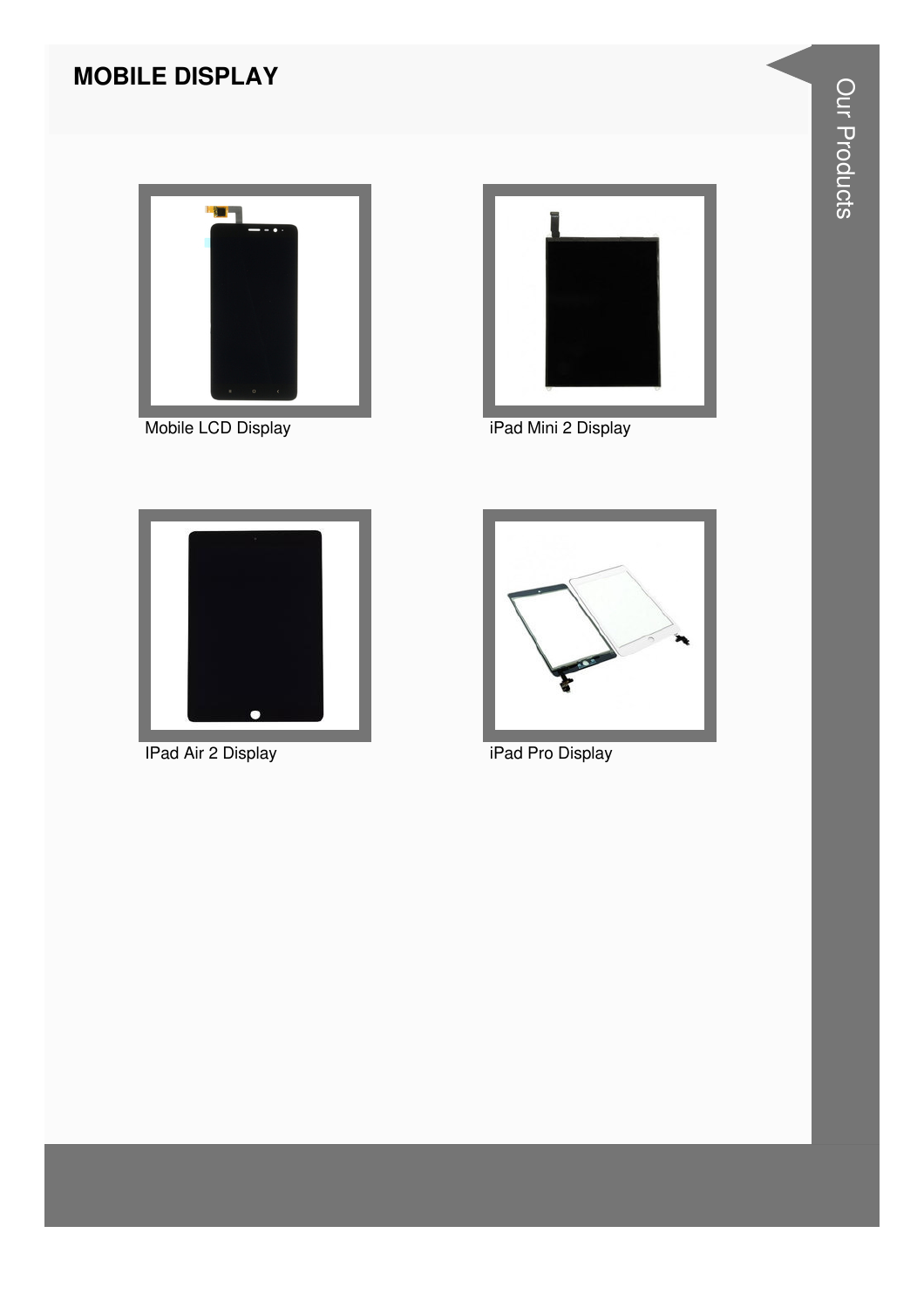#### **POWER BANK**



**Cross Power Bank** 



**Glamour Power Bank** 



Intex Power Bank



Sony Power Bank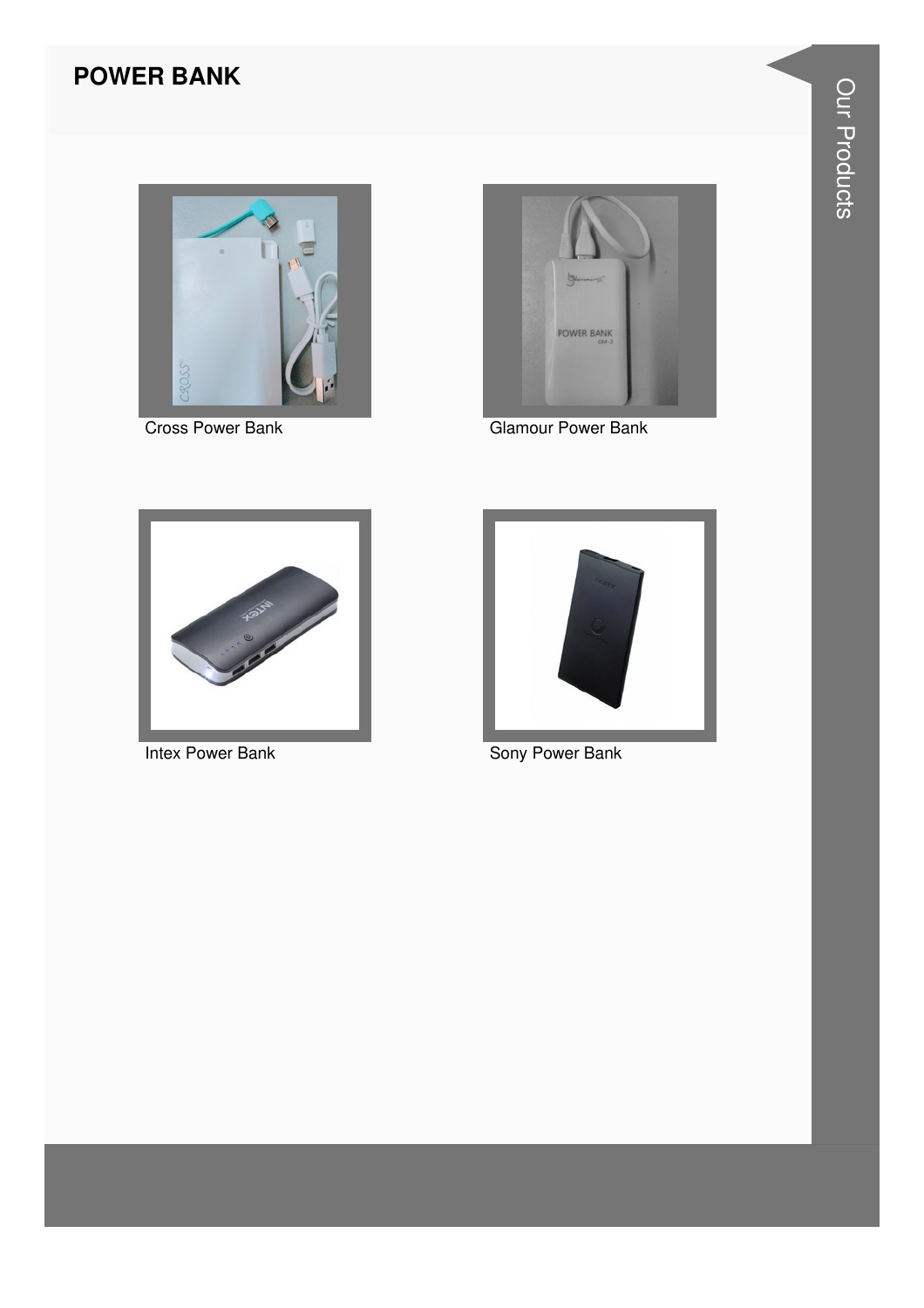#### **3D BACK COVER**



Printed 3D Back Cover



Mobile 3D Back Cover



Apple Iphone 6 3D Back Cover



Designer 3D Back Cover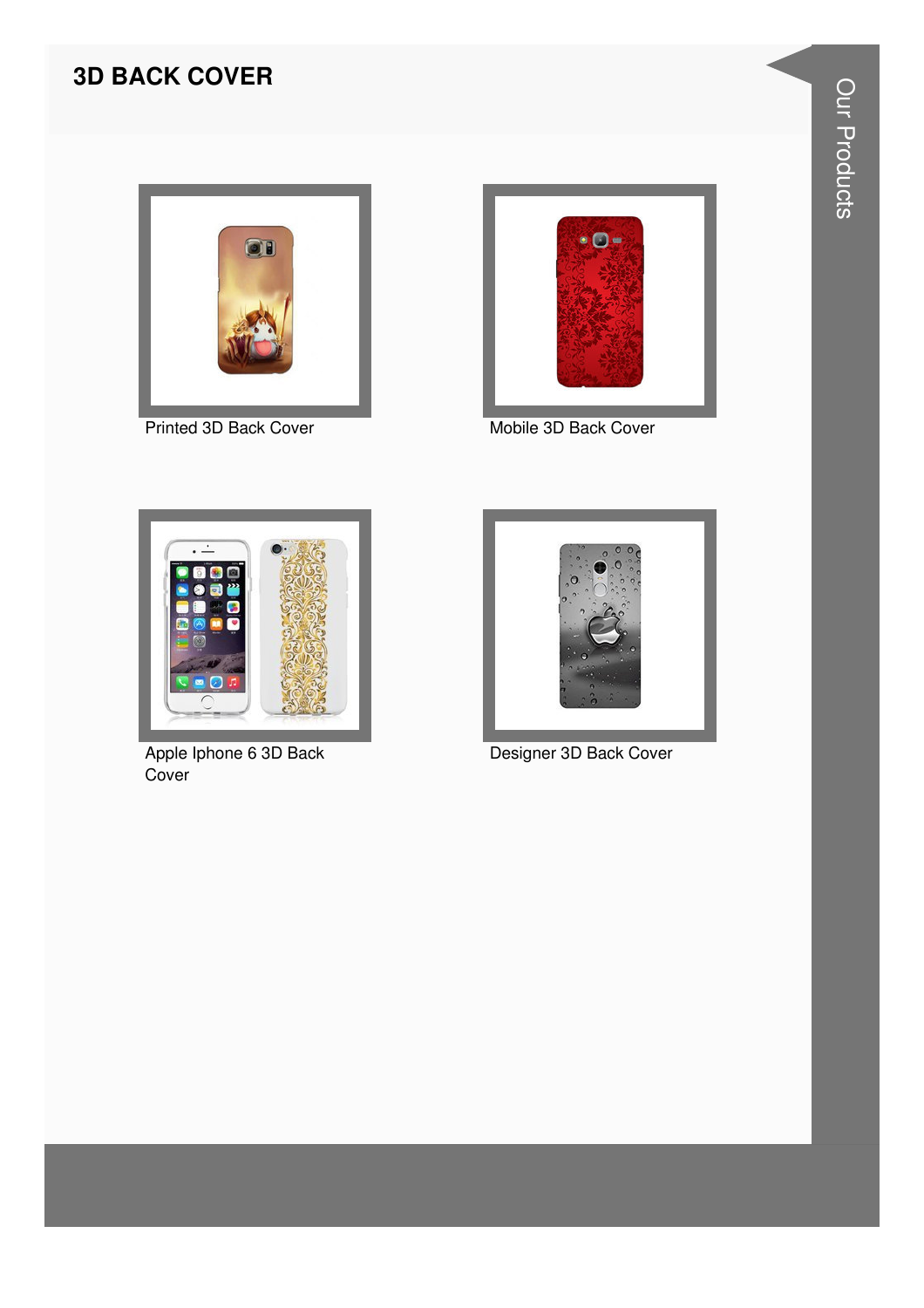#### **EAR PHONE**



Vphones Handfree 2in1<br>Earphone



**VIVO Headphones** 



Samsung Ear Phone



Sony Ear Phone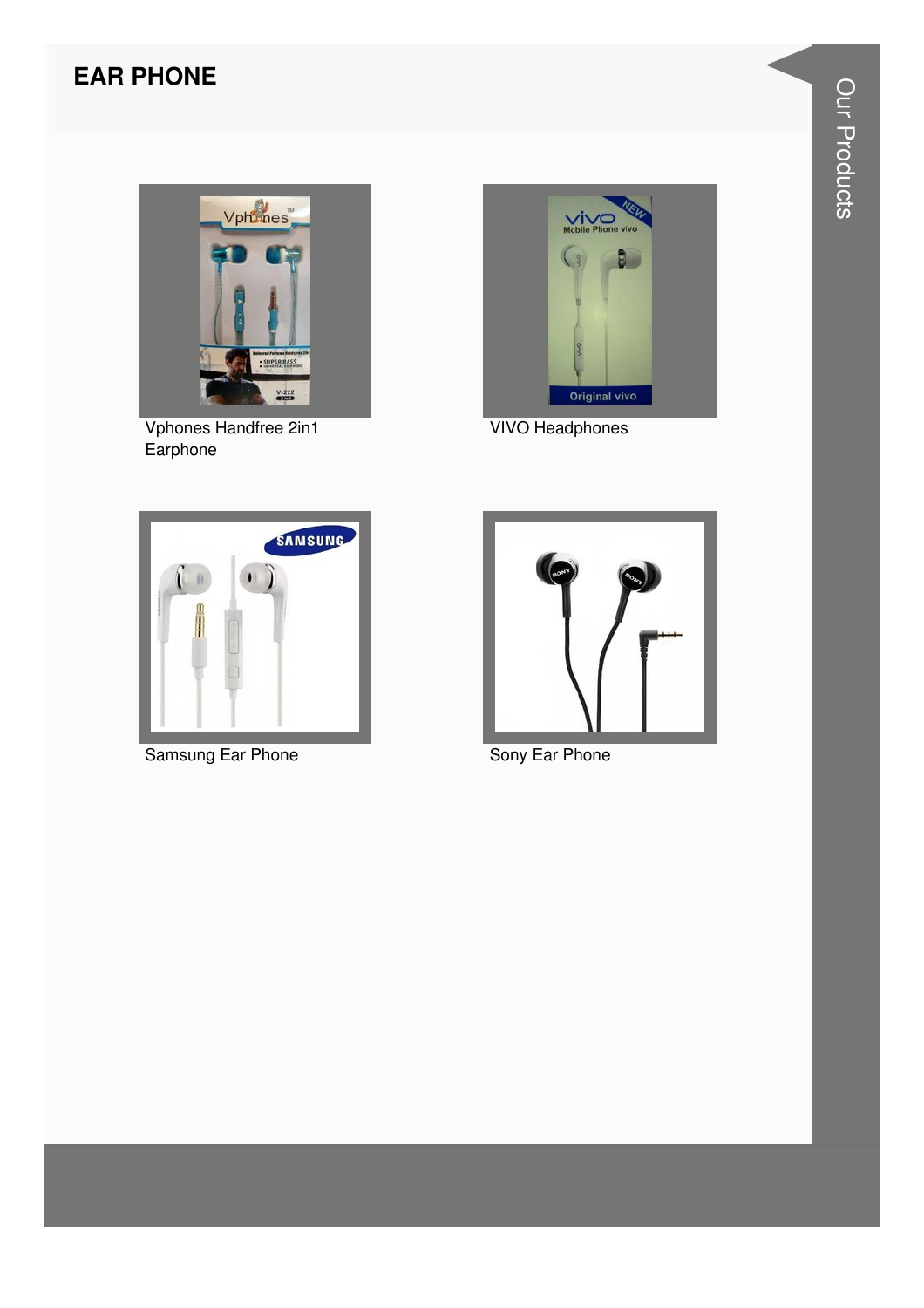#### **TEMPERED GLASS**



**Premium Quality Tempered** Glass



Gionee Elife E8 Tempered Glass



Apple Iphone 5 Tempered Glass



Intex Aqua 4G Plus Tempered Glass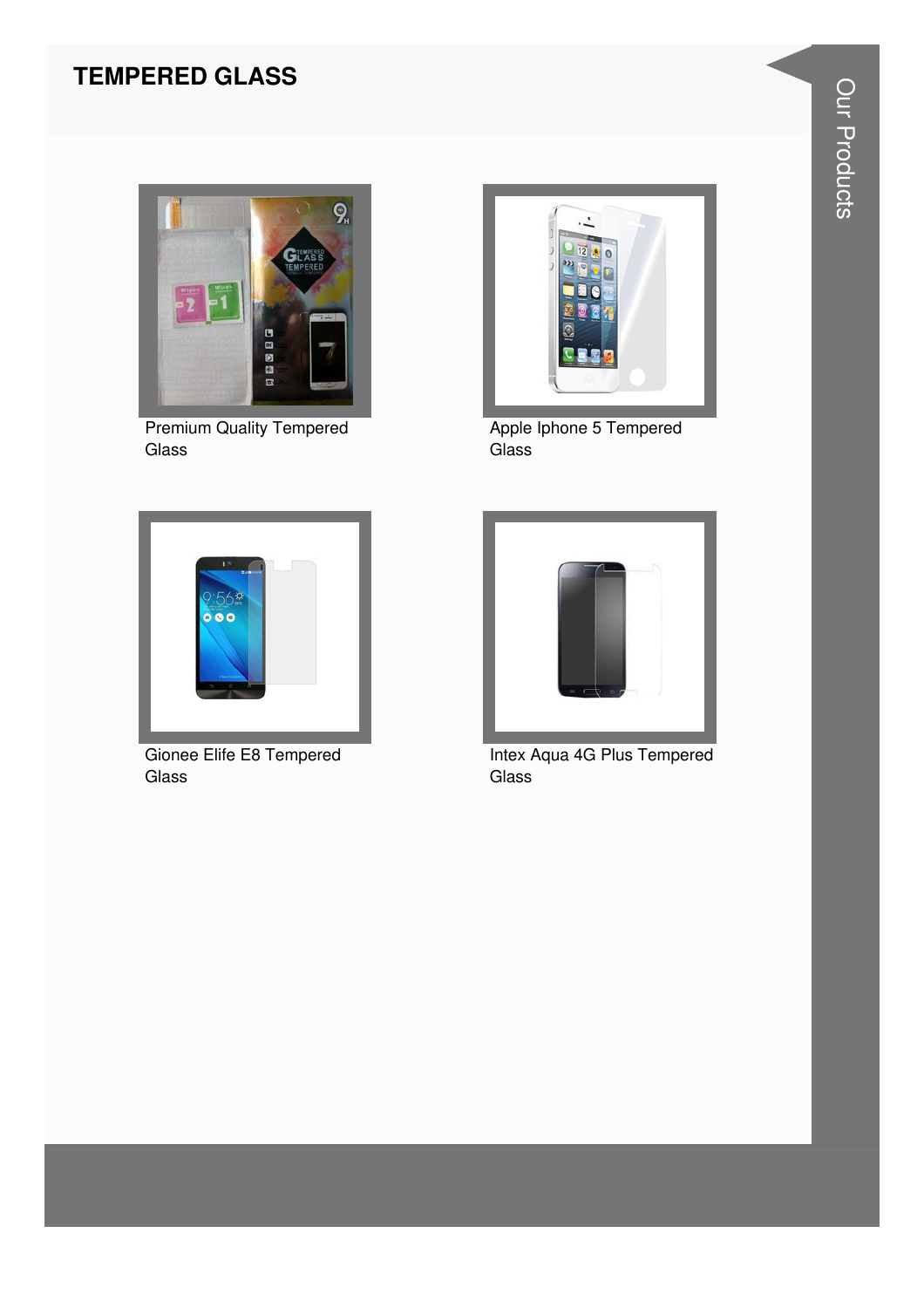#### **MOBILE CHARGER**



Apple Mobile Charger



**HTC Mobile Charger** 



LG Mobile Charger



Samsung Mobile Charger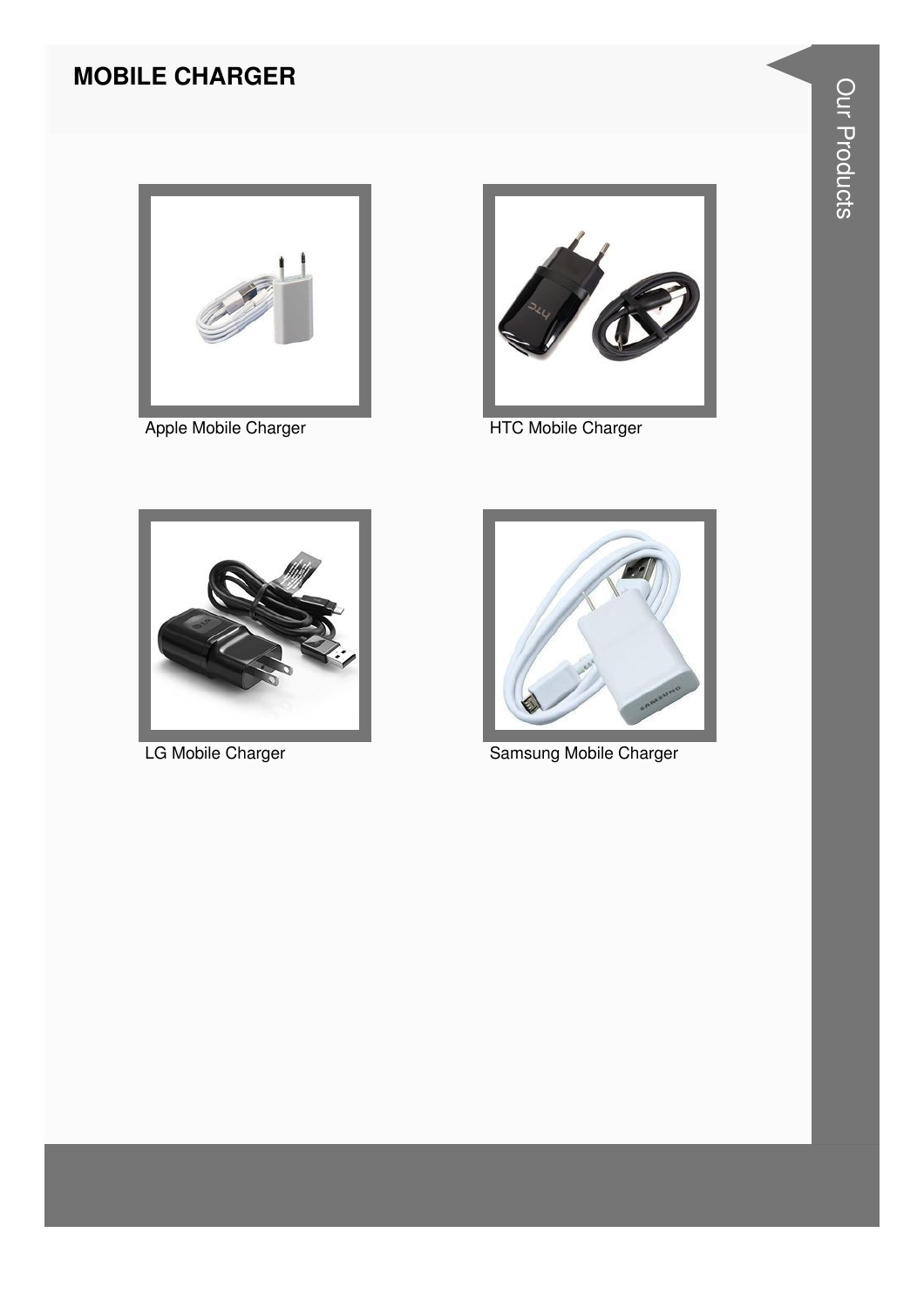#### **OTHER PRODUCTS:**



7G Mobile Leather Case



Gionee Mobile Battery



Asus Zenfone 2 Laser Display



**Samsung Power Bank**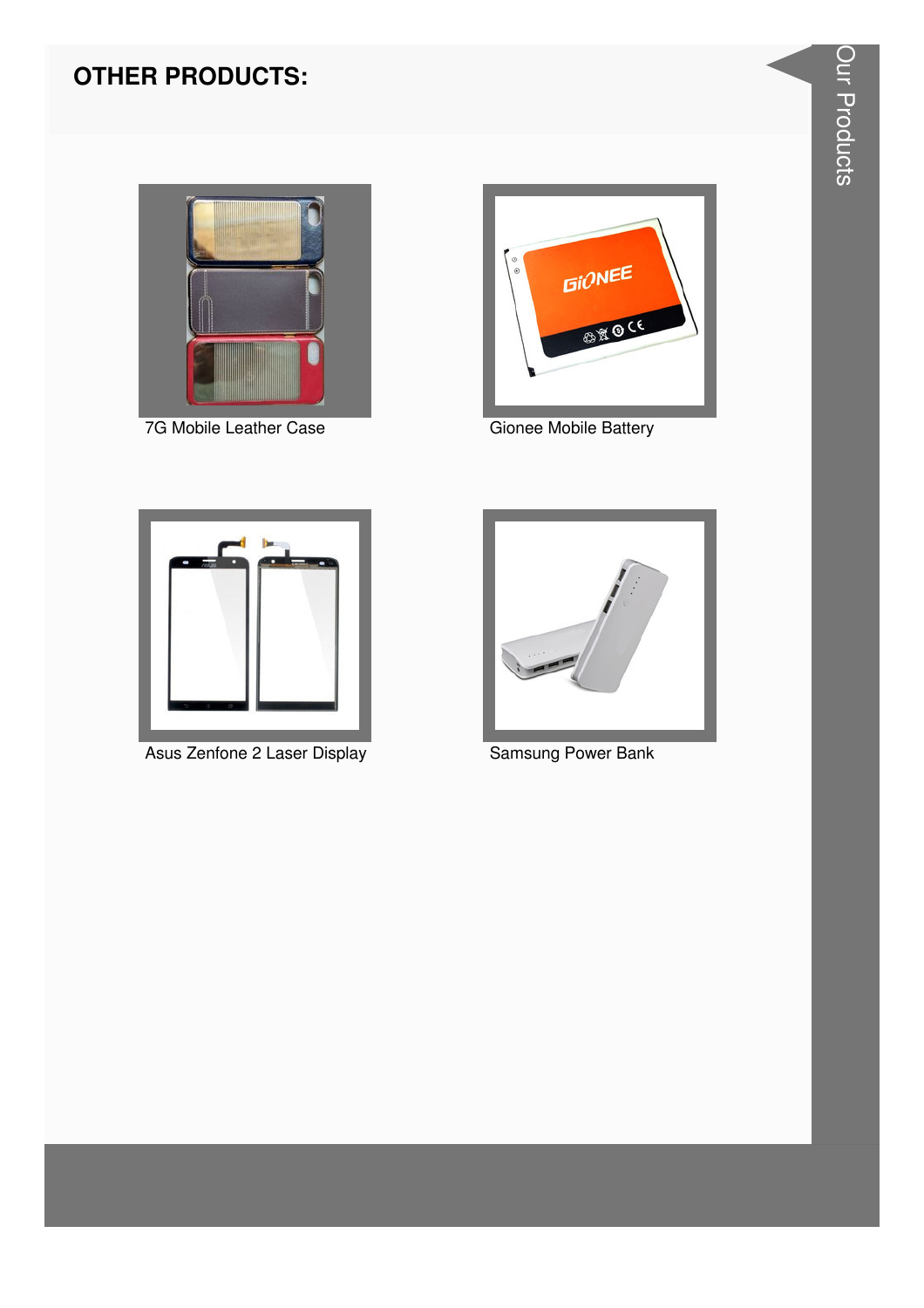#### **OTHER PRODUCTS:**



HTC Desire 10 3D Back Cover



**Intex Ear Phone** 



Samsung Galaxy S7<br>Tempered Glass



Oppo Mobile Charger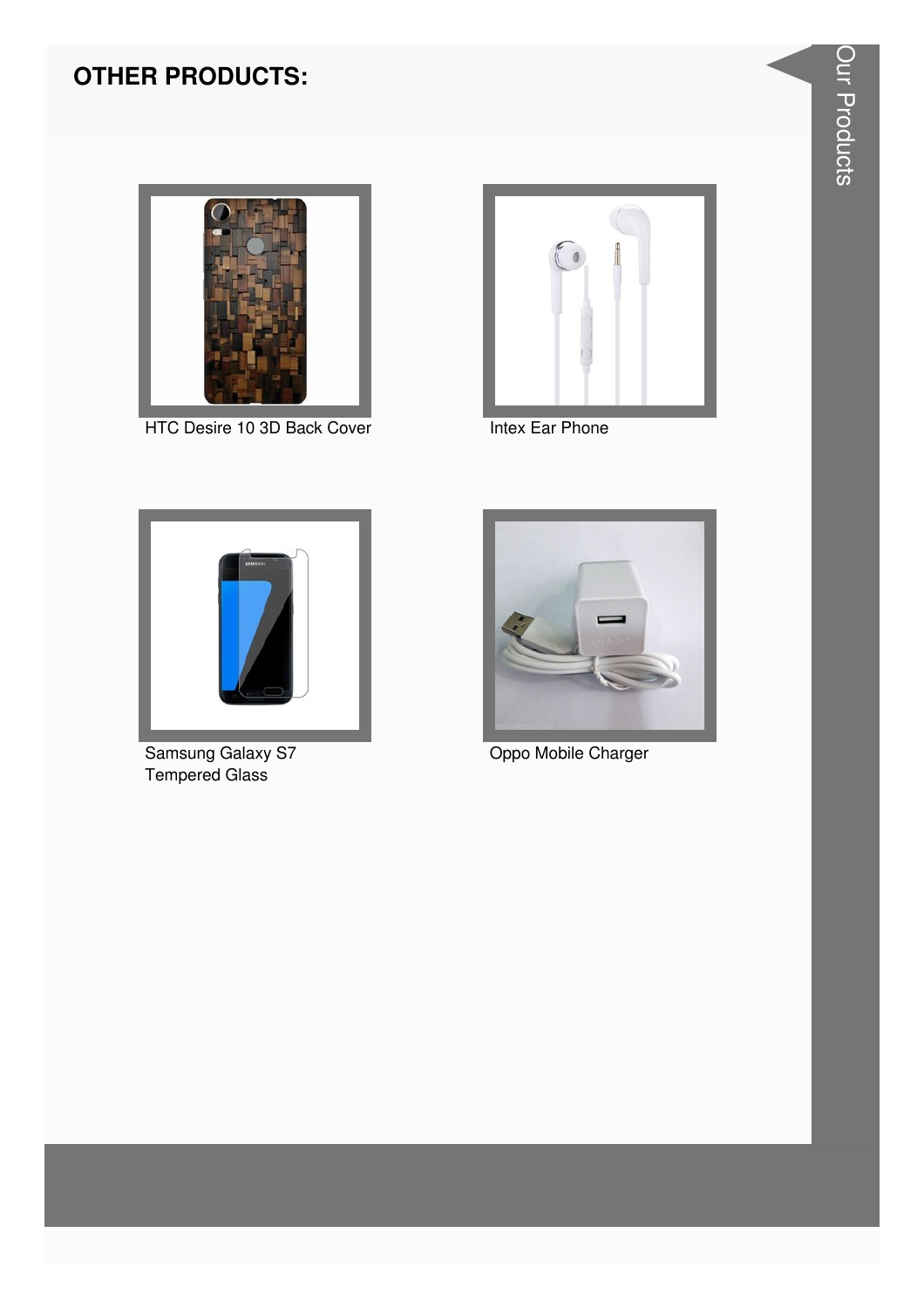## Factsheet

| Year of Establishment            | : 2012           |
|----------------------------------|------------------|
| <b>Nature of Business</b>        | : Wholesaler     |
| <b>Total Number of Employees</b> | : Upto 10 People |